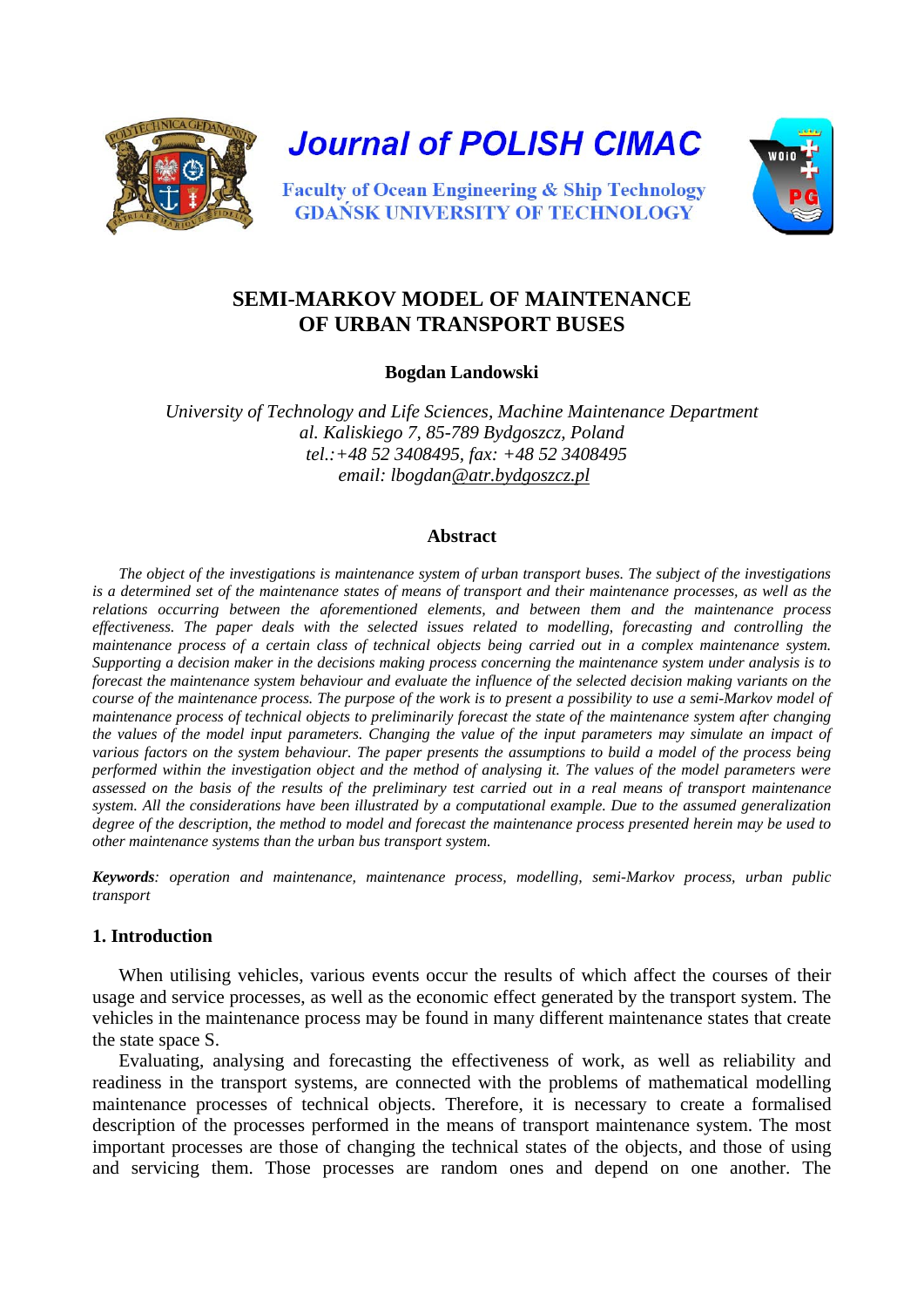mathematical models of those processes, by their very nature, shall be simplified. The practical conclusions resulting from studying those models should be formulated carefully.

The selected maintenance states of vehicles, described in the models of their maintenance processes, may change in various sequences, the order of which depends, to the great extent, on the method of carrying out transportation and the vehicle service processes, type and technical condition of the technical objects (including the means of transport), environmental conditions and the decisions made by the operators and the authorities who manage the system.

Due to analysing the results of the investigations performed in a real vehicle maintenance system, it has been found that there are no grounds to accept a hypothesis about the conformity of empiric distributions of times of duration of the analysed maintenance states with the exponential distribution. Therefore, the random process describing the changes of the maintenance states of the vehicles used in the investigation object is not the Markov process used frequently to model the problems of that type. Thus, the development method and possibilities of using the semi-Markov model of maintenance process of technical objects for preliminary forecasting the state of the maintenance system after changing the values of the model input parameters haven been presented herein.

The values of the model parameters have been assessed on the basis of the results of the preliminary tests carried out in a real means of transport maintenance system.

#### **2. Model of maintenance process of a vehicle**

The natural model of a bus maintenance process is a random process with a finite space of states S and a set of the parameters  $R_{+}$ . This process is denoted with the symbol  $\{X(t): t \in R_{+}\}\$ . It has been assumed that the semi-Markov process is a model which describes the real process of the maintenance state changes relatively well. In the practical applications it is needed to verify, if there are no grounds to reject the assumptions resulting from the mathematical apparatus applied.

The semi-Markov process  $\{X(t): t \geq 0\}$  is defined by a homogeneous, two-dimensional Markov chain:

$$
\{\xi_n, \vartheta_n : n \in N_0\} \xi_n \in S_k, \vartheta_n \in [0, \infty). \tag{1}
$$

such one, that the probabilities of transitions depend on the discrete coordinate:

$$
P\{\xi_{n+1}=j,\,\vartheta_{n+1}\leq t\ /\ \xi_n=i,\,\vartheta_n=t_n\}=P\{\xi_{n+1}=j,\,\vartheta_{n+1}\leq t\ /\ \xi_n=i\}\tag{2}
$$

and

$$
P\{\xi_0 = i, \vartheta_0 \le 0\} = P\{\xi_0 = i\}.
$$
 (3)

The two-dimensional Markov chain defined that way is called the Markov renewal process, and the matrix:

$$
Q(t) := [Q_{ij}(t) : i, j \in S], \quad t \ge 0
$$
\n
$$
(4)
$$

where:

$$
Q_{ij}(t) := P\{\xi_{n+1} = j, \vartheta_{n+1} \le t/\xi_n = i\}
$$
\n(5)

is called the renewal kernel.

Let  $\tau_0 = 0, \tau_n := \mathcal{G}_1 + ... + \mathcal{G}_n, k \in N$  oraz  $v(t) := \max\{n : \tau_n \le t\}.$  The random process  ${X<sub>k</sub>(t) : t \ge 0}$  defined by the formula:

$$
X(t)=\xi_{v(t)}\tag{6}
$$

is called the semi-Markov process generated by the renewal kernel Q(t).

As it results from this definition, the semi-Markov process takes constant values in the random ranges:

$$
X(t) = \xi_n \quad \text{for} \quad t \in [\tau_n, \tau_{n+1}), \quad n \in \mathbb{N}_0,
$$
\n
$$
(7)
$$

Moreover, the sequence of random variables  $\{X_k(\tau_n) = \xi_n : n \in N_0\}$  is a homogeneous chain with the transition probability matrix P: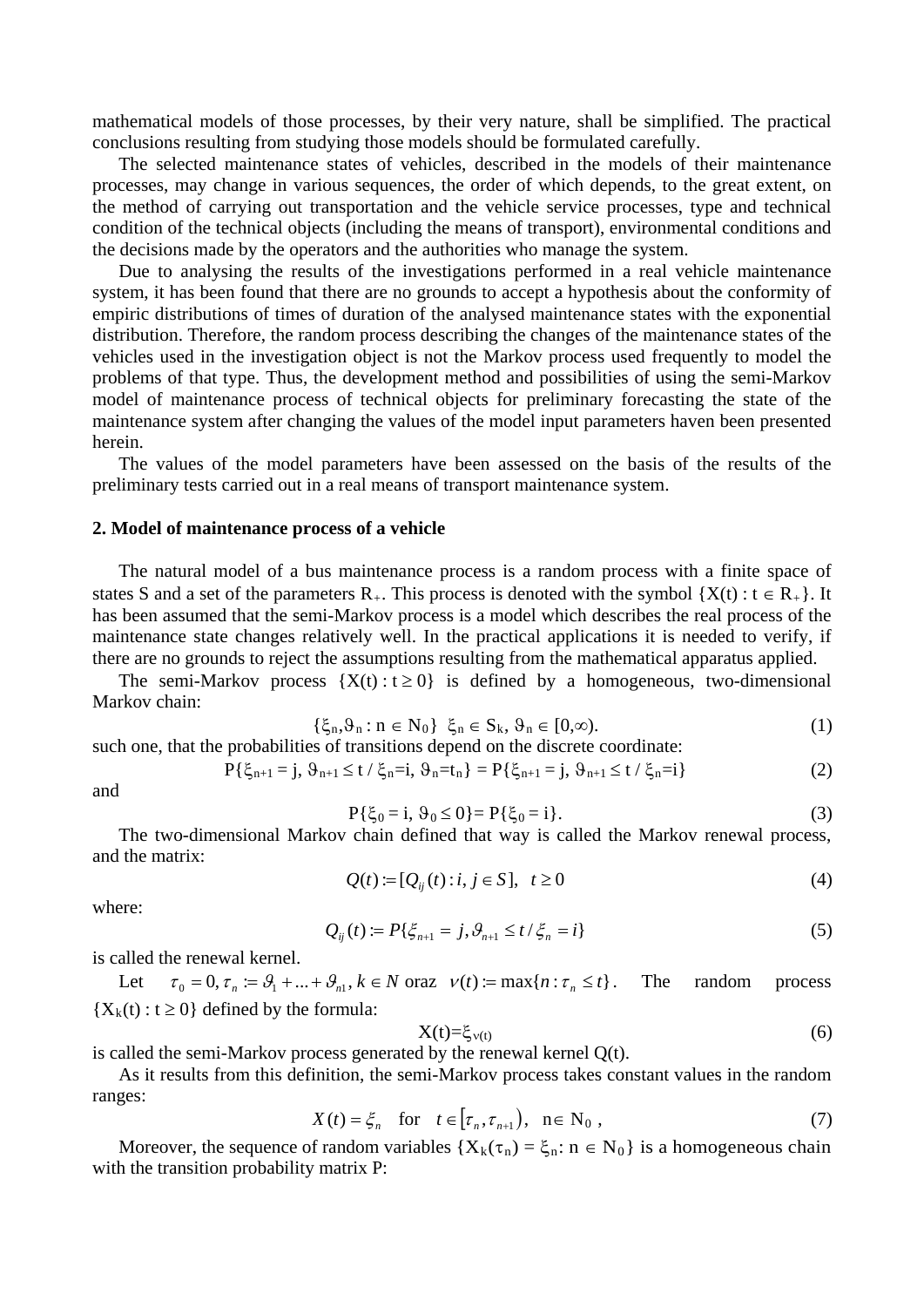$$
P=[p_{ij}]=Q_{ij}(\infty): i,j \in S,
$$
\n(8)

which is called the Markov chain embedded in the semi-Markov process.

The symbol  $T_{ii}$  is used to denote the time which is elapsing from the moment of the process entering  $\{X(t): t \in R_+\}$  the state  $i \in S$  until the first change of that state into the state  $j \in S$ . For the distribution  $F_{ij}$  of the random variable  $T_{ij}$  there are the following relations:

$$
F_{ij}(t) = P\{T_{ij} < t\} = P\{\tau_{n+1} - \tau_n \le t \mid X(\tau_{n+1}) = j, X(\tau_n) = i\} = \frac{Q_{ij}(t)}{p_{ij}} \quad \text{when } p_{ij} > 0. \tag{9}
$$

If  $p_{ij} = 0$  it is assumed that:

$$
F_{ij}(t) = \begin{cases} 0 & \text{for } t < 1 \\ 1 & \text{for } t \ge 1 \end{cases}
$$
 (10)

The symbol  $T_i$  is used to denote the time which is elapsing from the moment of entering the state  $i \in S$  until the moment of the first change of that state:

$$
G_i(t) = P\{T_i < t\} = P\{\tau_{n+1} - \tau_n \le t \ \big| X(\tau_n) = i\} = \sum_{j \in S} Q_{ij}(t). \tag{11}
$$

Let  $P_i(t) = P\{X(t) = i\}$ ;  $i \in S$  stands for a one-dimensional distribution of the semi-Markov process. If the analysed process  $\{X(t), i \ge 0\}$  is an ergodic one, then [4]:

$$
P_{ij} = \lim_{t \to \infty} P_{ij}(t) = P_j = \lim_{t \to \infty} P_j(t) = \frac{g_j m_j}{\sum_{i \in S} g_i m_i}, \quad i, j \in S,
$$
 (12)

where:

gi - ergodic probabilities of the Markov chain, and:

$$
m_i = \int_0^\infty [1 - G_i(t)] dt \tag{13}
$$

is a stationary distribution of the embedded Markov chain  $\{X(\tau_n): n \in N_0\}$ . The stationary probabilities are the only solutions of the system of equations:

$$
\sum_{i \in S} g_i p_{ij} = g_j, \ \ j \in S \ , \quad \sum_{j \in S} g_j = 1. \tag{14}
$$

#### **3. Essential assumptions for the model of maintenance process of a bus**

It has been assumed that the general mathematical model of the bus maintenance process (maintenance state change process) is a stochastic process  $\{X(t), t \ge 0\}$ . The analysed stochastic process  $\{X(t), t \ge 0\}$  has a finite phase space  $S, S = \{S_1, S_2, ..., S_n\}$ .

As a result of identification of the bus maintenance system in an urban transport system and the maintenance process being performed therein, the following bus maintenance states significant for the analysis of the investigated system operation have been selected:

- the state in which a technical object is used (realization of a transport task),
- the state in which a technical object waits for a corrective service to be performed in the maintenance system environment (waiting for so called technical emergency service units),
- the state in which a service is performed in the maintenance system environment the state in which a bus is a subject to corrective service processes performed by so called technical emergency service units due to occurrence of a vehicle damage when realizing the transport tasks,
- the state in which a technical object waits for a corrective service to be performed in the maintenance system,
- the state in which a corrective service is performed on a technical object in the maintenance system,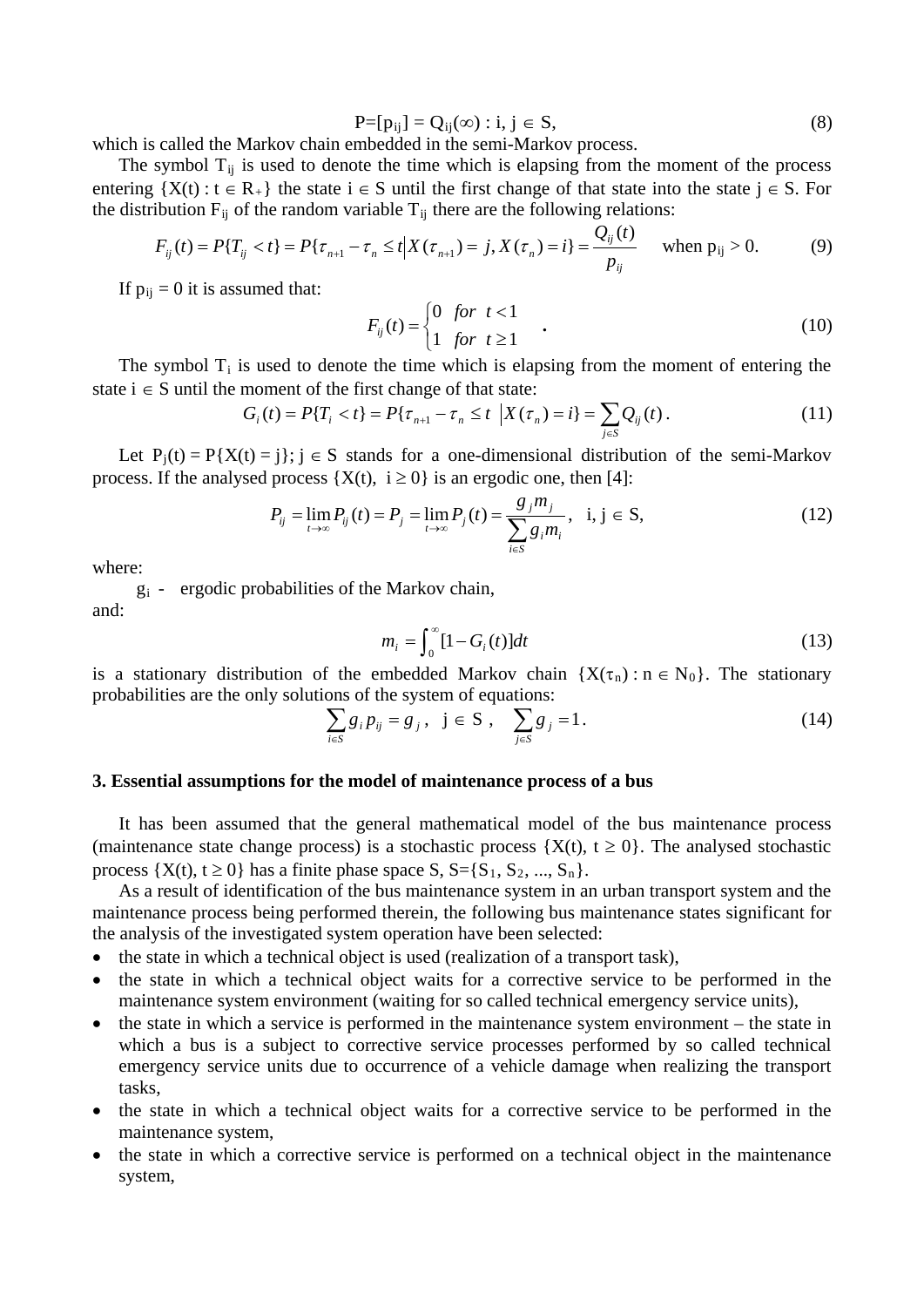- the state in which a technical object waits for pre-repair diagnosis,
- the state in which pre-repair diagnoses are performed on a technical object,
- the state in which a technical object waits for post-repair diagnosis,
- the state in which post-repair diagnoses are performed on a technical object,
- the state in which a service is performed on the day on which a technical object is used (so called daily service),
- the state in which a technical object waits to undertake realization of a transport task (after bringing back the task serviceability state a technical object does not perform the scheduled transport task due to the method of organizing the transport tasks, e.g. in an urban bus transport maintenance system determined by the existing transport task schedule, so called "timetable"),
- the state in which a technical object waits due to unserviceability of the environment,
- the state of a scheduled standstill of a technical object (no transport tasks e.g. in an urban bus transport maintenance system resulting from the schedule of the transport tasks, including a night transport break).

In order to illustrate the considerations, the following bus maintenance states, out of the aforementioned ones, have been analysed:

- $S_1$  the state of a scheduled standstill of a bus,
- $S_2$  the state in which a vehicle is used (realization of a transport task),
- $S_3$  the state in which a bus is serviced in the system environment,
- S<sub>4</sub> the state in which a corrective service is performed on a vehicle in the maintenance system,
- S 5 the state of a corrective service performed during a scheduled standstill of a bus (at so called bus depot)

It has been assumed that the set T is a sum of intervals of the bus maintenance time. It has been assumed that the codes of the selected vehicle maintenance states correspond to the codes of the states of the analysed stochastic process  $\{X_t, t \in T\}$ . The possible transitions between the selected bus maintenance states have been determined. A matrix of the process state change intensity has been assessed for the selected maintenance states.

The random variable expressing the duration of the state  $i \in S$  of the process, when the next state is  $j \in S$  with the distribution determined by the distribution function  $F_{ij}(t)$ , is denoted with the symbol  $T_{ij}$ .

Due to the structure of the data achieved on the basis of the results of investigations of a real system, being indispensable to determine the semi-Markov process  $\{X_t, t \in T\}$ , it is convenient to define such a process by determining the following three  $(p, P, F(t))$  elements:

- $\cdot$   $p = [ p_i : i \in S ]$  stochastic vector of the initial distribution process  $\{ X_i, i \in T \}$ ,
- $P = [p_{ij} : i, j \in S]$  matrix of transition probabilities of the Markov chain embedded in the process  $\{X_t, t \in T\},\$
- $F(t) = [F_{ij}(t):i, j \in S]$  matrix of distribution functions of the conditional distributions of the random variables  $T_{ij}$ , i,j  $\in S$  of the times remaining in the states.

To simplify further investigations it has been assumed that  $F_{ij}(t) = G_i(t)$ , i,  $j \in S$ . The function  $G_i(t)$  is a distribution function of distribution of the duration time of the state  $i \in S$ . This assumption means that the duration of the current state does not depend on the next process state.

The state space S consists of five states  $S = \{S_1, S_2, S_3, S_4, S_5\}$  in the considered example. The possible transitions between the selected bus maintenance states, presented by the relation (15), were determined on the basis of identification of a real investigation object (a maintenance system of an urban bus transport system) and the maintenance processes performed therein.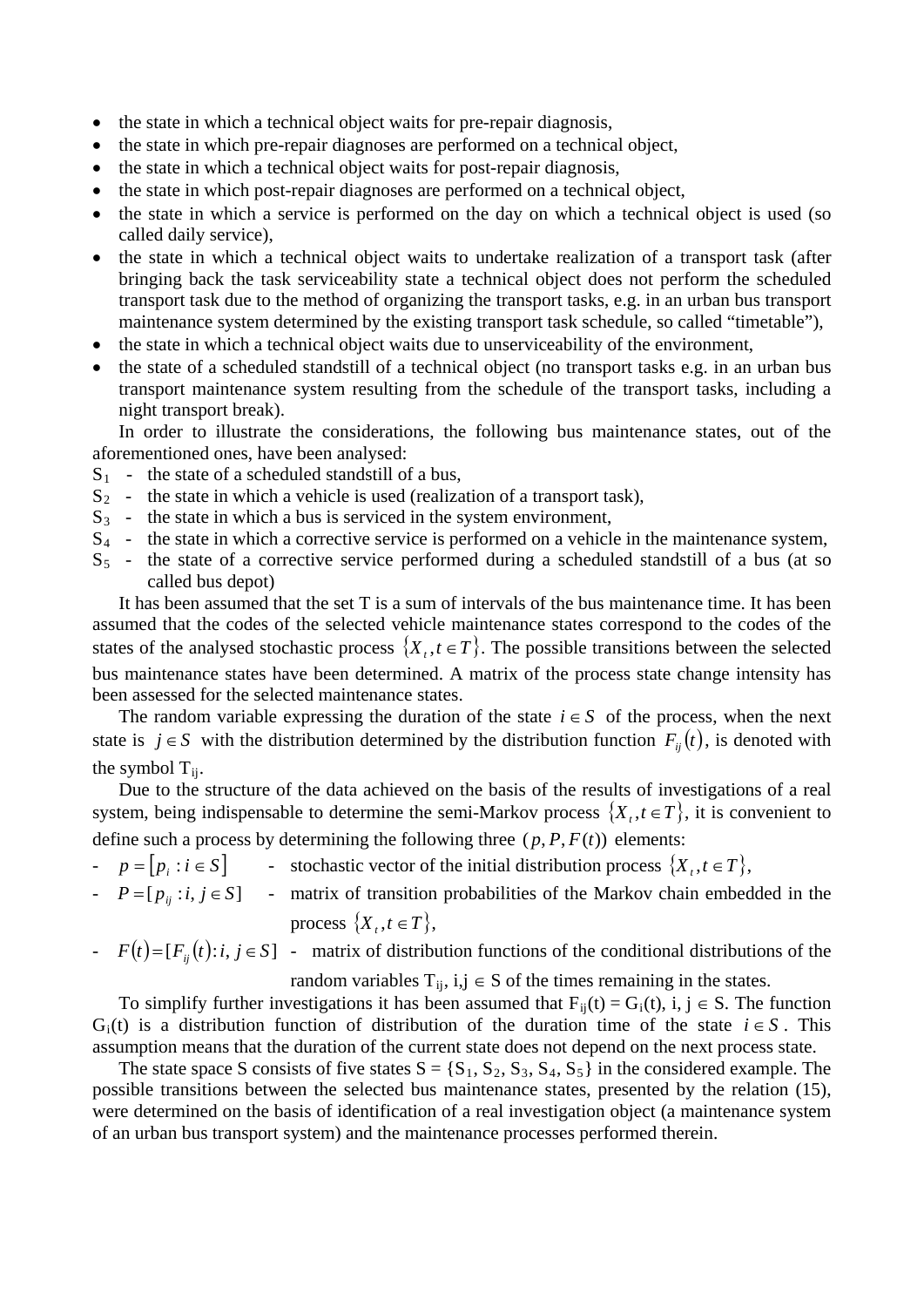$$
P = \begin{bmatrix} 0 & p_{12} & 0 & p_{14} & p_{15} \\ p_{21} & 0 & p_{23} & p_{24} & 0 \\ p_{31} & p_{32} & 0 & p_{34} & 0 \\ p_{41} & 0 & 0 & 0 & 0 \\ p_{51} & 0 & 0 & p_{54} & 0 \end{bmatrix}
$$
(15)

The transition matrix of the embedded Markov chain estimated on the basis of the results from the performed preliminary maintenance investigations is formulated as follows:

$$
P = \begin{bmatrix} 0 & 0.9998 & 0 & 0.0001 & 0.0001 \\ 0.986 & 0 & 0.013 & 0.001 & 0 \\ 0.11 & 0.84 & 0 & 0.05 & 0 \\ 1 & 0 & 0 & 0 & 0 \\ 0.9999 & 0 & 0 & 0.0001 & 0 \end{bmatrix}
$$
(16)

The values of the estimators of the maximum credibility, formulated as stated below, have been adopted as statistical estimations of the transition probabilities of the embedded Markov chain:

$$
\hat{p}_{ij} = \frac{n_{ij}}{\sum_{j \in S} n_{ij}} \tag{17}
$$

where:

 $n_{ij}$  - the number of the direct chain state changes, from the state *i* into the state *j* in its finite process realization.

The determined limiting distribution of the Markov chain embedded in the considered semi-Markov process is presented in the Table 1.

*Table 1. Limiting distribution of the embedded Markov chain*

| $[0,49362066]0,49897069]0,00648662[0,00087267]0,00004936]$ |  |  |
|------------------------------------------------------------|--|--|

The expected values  $E(T_i)$ ,  $i \in S$  of the distributions determined by the empiric distribution function are the estimations  $\Pi_i$  of the expected value of the time  $T_i$  of duration of the state  $i \in S$ :

$$
\Pi_i = \frac{1}{n_i} \sum_{m=1}^{n_i} (t_i^{(m)})
$$
\n(18)

where:

$$
n_{i} = \sum_{j \in S} n_{ij} ,
$$

 $(n_i)$ i  $t_i^{(1)},..., t_i^{(n_i)}$  - independent realizations of the random variable  $T_i$  which stands for the duration of the state i.

The expected times of duration  $\Pi_i$  of the considered maintenance states (expressed in hours) estimated on the basis of the preliminary data are presented in the Table 2.

*Table 2. Expected values of times of duration of the analysed maintenance states* 

| . . | $\overline{\phantom{a}}$ | 1 J.   |      |
|-----|--------------------------|--------|------|
|     | 5,7608                   | 0.0456 | 1330 |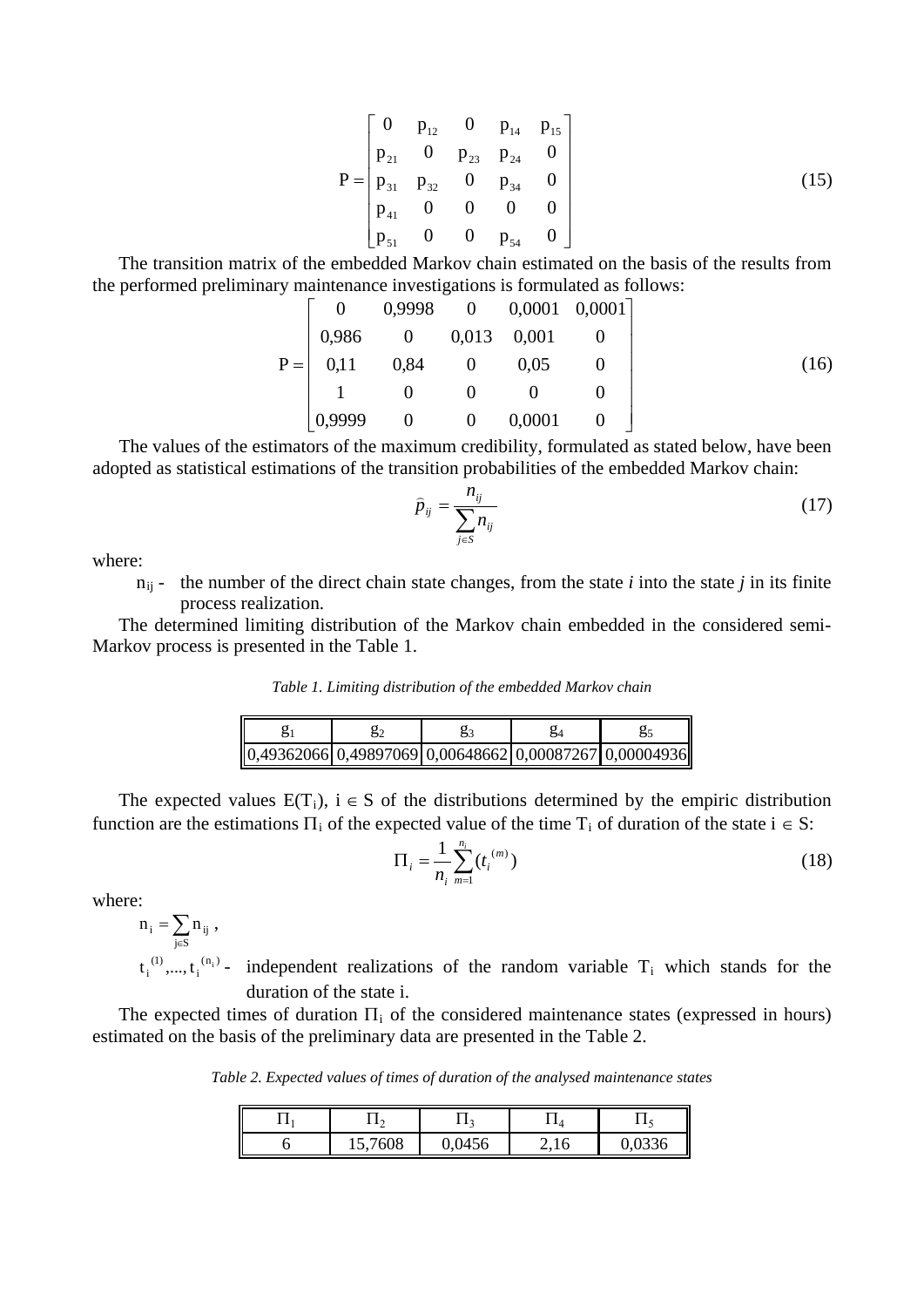The determined limiting distribution of the semi-Markov process constituting the model of the maintenance process of a single bus is presented in the Table 3.

*Table 3. Limiting distribution of the analysed process* 

| $[0,27352245]$ 0,72627600 0,00002732 0,00017408 0,00000015 |  |  |
|------------------------------------------------------------|--|--|

#### **4. Model of maintenance process of a set of vehicles**

Assuming that n of homogenous vehicles with the codes  $k \in N$ , forming the set Z of vehicles, are used in the maintenance system, a simplified model of the state change process of the elements in this set has been developed.

It has been assumed that the independent semi-Markov processes  $\{X_k(t): t \geq 0\}$ ,  $k \in N = \{1, ..., n\}$  determined by identical kernels  $Q(t)$  described with the relation (4) are the model of the bus maintenance process. The assumption that the processes are independent is just an approximation of the real maintenance processes. In fact, some bus states may have influence over the maintenance states of other buses.

The random vector:

$$
\mathbf{X}(t) = [X_1(t), X_2(t), ..., X_n(t)]
$$
\n(19)

describes the process of changes of maintenance states of the set of buses of the considered vehicle maintenance system. With such an assumption it is possible to determine the total distribution of this random vector, that is:

$$
P{X1(t) = i1, X2(t) = i2, ..., Xn(t) = in} = Pi1(t) Pi2(t) ... Pin(t),
$$
\n(20)

where:  $i_1, i_2, ..., i_n \in S$ .

The random variable:

$$
N_i(t) = #\{k \in N : X_k(t) = i\}, \ t \ge 0, \ i \in S
$$
 (21)

stands for the number of buses in the state i at the moment t.

The random vector  $\{ (N_1(t), N_2(t), ..., N_8(t)) : t \ge 0 \}$  has multinomial distribution, which means:

$$
P\{N_1(t) = i_1, N_1(t) = i_2, \dots, N_5(t) = i_5\} = \frac{n!}{i_1! i_2! \dots i_5!} [P_1(t)]^{i_1} [P_2(t)]^{i_2} \dots, [P_5(t)]^{i_5}
$$
(22)

where:  $i_1 + i_2 + ... + i_5 = n$ .

The equation [7] results from the limit theorem for the semi-Markov processes:

$$
\lim_{t \to \infty} P\{N_1(t) = i_1, N_1(t) = i_2, ..., N_5(t) = i_5\} =
$$
\n
$$
= \frac{n!}{i_1! i_2! ... i_5!} \lim_{t \to \infty} [P_1(t)]^{i_1} [P_2(t)]^{i_2} ..... [P_5(t)]^{i_5} = \frac{n!}{i_1! i_2! ... i_5!} P_1^{i_1} P_2^{i_2} ..... P_5^{i_5} =
$$
\n
$$
= \frac{n! \pi_1^{i_1} m_1^{i_1} \pi_2^{i_2} m_2^{i_2} ... \pi_5^{i_5} m_5^{i_5}}{i_1! i_2! ... i_5!} \left( \sum_{i \in S} \pi_i m_i \right)
$$
\n(23)

The expected value of the considered random vector is formulated as:

$$
E[(N_1(t), N_2(t), ..., N_5(t))] = (nP_1(t), nP_2(t), ..., nP_5(t)).
$$
\n(24)

The coordinates of this vector stand for the expected number of buses in the analysed maintenance states i,  $i = 1, 2, ..., 5$ , at the moment t. Therefore, the value:  $E[N_i(t)] = nP_i(t)$ ,  $i \in S$ ,  $t \ge 0$  stands for the expected number of buses in the state i at the moment t.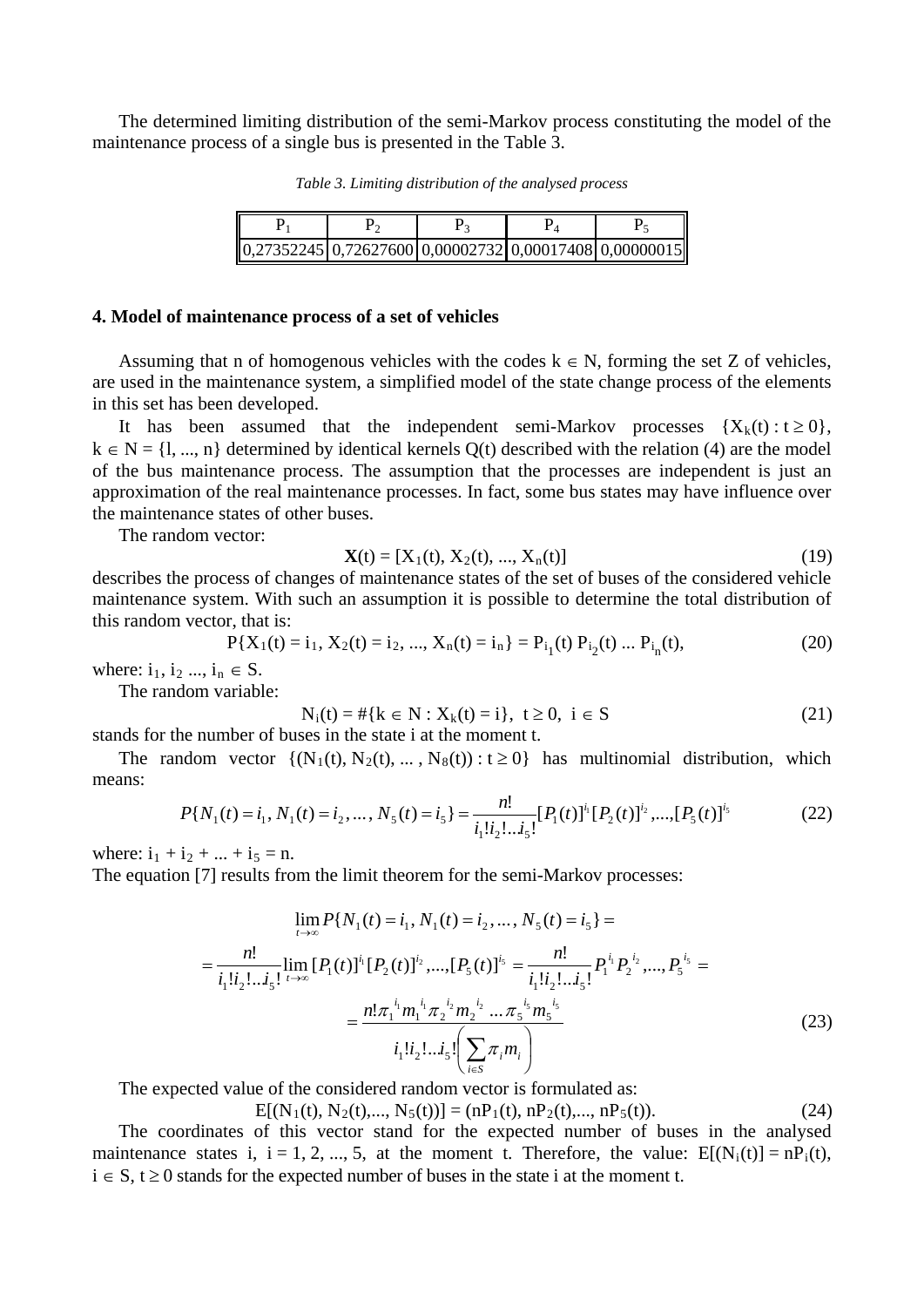The variance of the random variables  $N_i$  takes the form:

$$
V[(N_i(t)] = nP_i(t)(1 - P_i(t)), \t i \in S, t \ge 0,
$$
\n(25)

while the covariance is expressed with the relation:

$$
Cov[(N_i(t), (N_j(t)) = -nP_i(t)(1 - P_j(t)), \quad i, j \in S, i \neq j, t \geq 0. \tag{26}
$$

The expected value of the random variable  $N_i$  which stands for the number of buses in the state i in a system working for a long time may be determined using the relation:

$$
E[N_i] = \lim_{t \to \infty} E[(N_i(t))] = nP_i, \quad i \in S.
$$
 (27)

The expected value of the random vector  $[N_1, N_2, ..., N_5]$  in the considered model is:

$$
E[(N_1, N_2, ..., N_5)] = (nP_1, nP_2, ..., nP_5).
$$
\n(28)

The coordinates of this vector stand for the expected number of buses in the determined states in a system working for a long time. The statistical estimation of the elements of this vector is:

$$
E(N_i) = n P_i, \quad i \in S. \tag{29}
$$

The limiting variance for the state  $i \in S$  is:

$$
V[N_i] = n P_i (1 - P_i), \quad i \in S,
$$
\n(30)

while the limiting covariance of the state pairs is expressed with the relation:

$$
Cov[(N_i(t), (N_j(t)) = -nP_i(1 - P_j), i, j \in S, i \neq j. \tag{31}
$$

The determined expected numbers of buses in the specified states in a system working for a long time for the investigated bus maintenance system and the adopted data and  $n = 203$  are presented in the Table 4.

*Table 4. Statistical estimation of the expected number of buses in the specified states in a system working for a long time (n = 203)*

| $E(N_1)$ |        | $E(N_2)$ | $E(N_4)$ | N        |
|----------|--------|----------|----------|----------|
| 55,53    | 147,43 | 0,01     | 0,04     | $0,\!00$ |

It is possible to simulate such an event that the scope of the transport service realization is reduced. Such a situation may take place when it is not profitable to realize transportation by means of specific bus lines or in case of a failure to win another tender for the transportation tasks performed before. If it is decided not to handle one of the bus lines, the number of the necessary vehicles would be reduced by 17 vehicles. For such a variant, the determined expected values of the number of buses in the specified states in a system working for a long time are presented in the Table 5. The calculation results may serve to preliminarily forecast the demand for the corrective service realization both in the system (service station) and in its environment (technical emergency service units), as well as the system operation costs and the number of vehicles necessary to provide continuous transportation.

*Tab. 5. Statistical estimation of the number of buses in the specified states in a system working for a long time (n = 186)*

| $E(N_1)$ | $E(N_2)$ | $E(N_3)$ | $E(N_4)$ | $\text{I}E(N_5)$ |
|----------|----------|----------|----------|------------------|
| 50,88    | 35,09    | $0,\!01$ | 0,03     | 0,00             |

### **5. Summary**

The purpose of the investigations presented herein was, among others, to show a possibility to use selected stochastic processes for mathematical modelling the system and the process of vehicle maintenance.